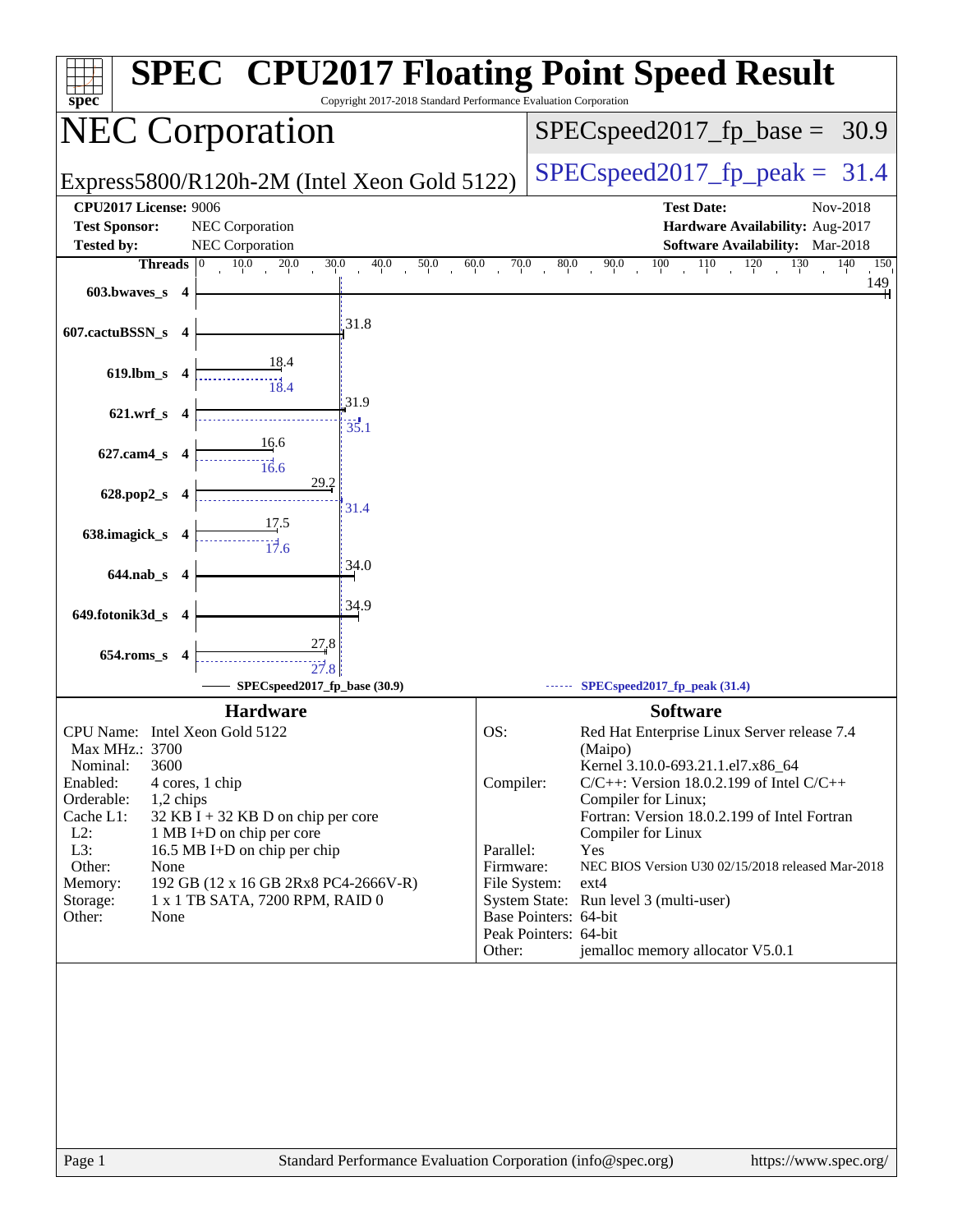

**[SPECspeed2017\\_fp\\_peak =](http://www.spec.org/auto/cpu2017/Docs/result-fields.html#SPECspeed2017fppeak) 31.4**

Results appear in the [order in which they were run.](http://www.spec.org/auto/cpu2017/Docs/result-fields.html#RunOrder) Bold underlined text [indicates a median measurement](http://www.spec.org/auto/cpu2017/Docs/result-fields.html#Median).

#### **[Operating System Notes](http://www.spec.org/auto/cpu2017/Docs/result-fields.html#OperatingSystemNotes)**

Stack size set to unlimited using "ulimit -s unlimited"

#### **[General Notes](http://www.spec.org/auto/cpu2017/Docs/result-fields.html#GeneralNotes)**

Environment variables set by runcpu before the start of the run: KMP\_AFFINITY = "granularity=fine,compact" LD\_LIBRARY\_PATH = "/home/cpu2017/lib/ia32:/home/cpu2017/lib/intel64:/home/cpu2017/je5.0.1-32:/home/cpu2017/je5.0.1-64" OMP\_STACKSIZE = "192M"

 Binaries compiled on a system with 1x Intel Core i7-6700K CPU + 32GB RAM memory using Redhat Enterprise Linux 7.5 Transparent Huge Pages enabled by default Prior to runcpu invocation Filesystem page cache synced and cleared with: sync; echo 3 > /proc/sys/vm/drop\_caches

 Yes: The test sponsor attests, as of date of publication, that CVE-2017-5754 (Meltdown) is mitigated in the system as tested and documented. Yes: The test sponsor attests, as of date of publication, that CVE-2017-5753 (Spectre variant 1) is mitigated in the system as tested and documented. Yes: The test sponsor attests, as of date of publication, that CVE-2017-5715 (Spectre variant 2) is mitigated in the system as tested and documented.

 jemalloc, a general purpose malloc implementation built with the RedHat Enterprise 7.5, and the system compiler gcc 4.8.5 sources available from jemalloc.net or <https://github.com/jemalloc/jemalloc/releases>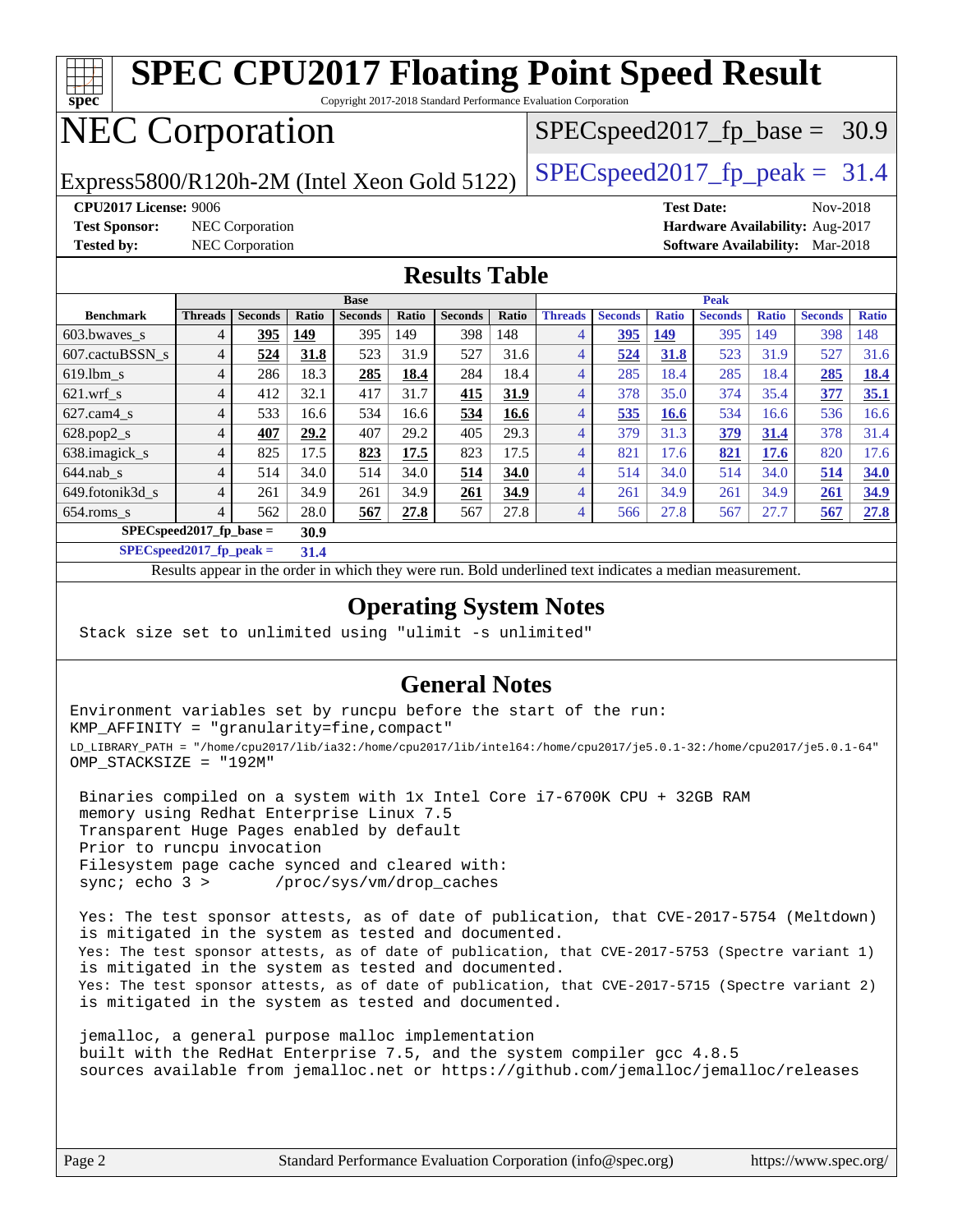| $spec^*$                                                                                                                                                                                                                                                                                                                                                                                                                                                                                                                                                                                                                                                                                                                                                                                                                                                                                                                                                | Copyright 2017-2018 Standard Performance Evaluation Corporation                                                                                                   | <b>SPEC CPU2017 Floating Point Speed Result</b>                                                                                                             |
|---------------------------------------------------------------------------------------------------------------------------------------------------------------------------------------------------------------------------------------------------------------------------------------------------------------------------------------------------------------------------------------------------------------------------------------------------------------------------------------------------------------------------------------------------------------------------------------------------------------------------------------------------------------------------------------------------------------------------------------------------------------------------------------------------------------------------------------------------------------------------------------------------------------------------------------------------------|-------------------------------------------------------------------------------------------------------------------------------------------------------------------|-------------------------------------------------------------------------------------------------------------------------------------------------------------|
| <b>NEC Corporation</b>                                                                                                                                                                                                                                                                                                                                                                                                                                                                                                                                                                                                                                                                                                                                                                                                                                                                                                                                  |                                                                                                                                                                   | $SPEC speed2017_f p\_base = 30.9$                                                                                                                           |
| Express5800/R120h-2M (Intel Xeon Gold 5122)                                                                                                                                                                                                                                                                                                                                                                                                                                                                                                                                                                                                                                                                                                                                                                                                                                                                                                             |                                                                                                                                                                   | $SPEC speed2017fr peak = 31.4$                                                                                                                              |
| <b>CPU2017 License: 9006</b><br><b>Test Sponsor:</b><br>NEC Corporation<br>NEC Corporation<br><b>Tested by:</b>                                                                                                                                                                                                                                                                                                                                                                                                                                                                                                                                                                                                                                                                                                                                                                                                                                         |                                                                                                                                                                   | <b>Test Date:</b><br>Nov-2018<br>Hardware Availability: Aug-2017<br><b>Software Availability:</b> Mar-2018                                                  |
|                                                                                                                                                                                                                                                                                                                                                                                                                                                                                                                                                                                                                                                                                                                                                                                                                                                                                                                                                         | <b>Platform Notes</b>                                                                                                                                             |                                                                                                                                                             |
| BIOS Settings:<br>Thermal Configuration: Maximum Cooling<br>Workload Profile: General Peak Frequency Compute<br>Intel Hyper-Threading: Disabled<br>Memory Patrol Scrubbing: Disabled<br>Energy/Performance Bias: Maximum Performance<br>LLC Dead Line Allocation: Disabled<br>Workload Profile: Custom<br>NUMA Group Size Optimization: Flat<br>Adjacent Sector Prefetch: Disabled<br>DCU Stream Prefetcher: Disabled<br>Sysinfo program /home/cpu2017/bin/sysinfo<br>Rev: r5974 of 2018-05-19 9bcde8f2999c33d61f64985e45859ea9<br>running on r120h2m Sun Nov 18 11:27:04 2018<br>SUT (System Under Test) info as seen by some common utilities.<br>For more information on this section, see<br>https://www.spec.org/cpu2017/Docs/config.html#sysinfo<br>From /proc/cpuinfo<br>model name : Intel(R) Xeon(R) Gold 5122 CPU @ 3.60GHz<br>"physical id"s (chips)<br>1<br>4 "processors"<br>cpu cores $: 4$<br>siblings : 4<br>physical 0: cores 2 3 4 10 |                                                                                                                                                                   | cores, siblings (Caution: counting these is hw and system dependent. The following<br>excerpts from /proc/cpuinfo might not be reliable. Use with caution.) |
| From lscpu:<br>Architecture:<br>$CPU$ op-mode( $s$ ):<br>Byte Order:<br>CPU(s):<br>On-line $CPU(s)$ list:<br>Thread(s) per core:<br>Core(s) per socket:<br>Socket(s):<br>NUMA $node(s)$ :<br>Vendor ID:<br>CPU family:<br>Model:<br>Model name:<br>Stepping:<br>CPU MHz:<br>BogoMIPS:<br>Virtualization:                                                                                                                                                                                                                                                                                                                                                                                                                                                                                                                                                                                                                                                | x86 64<br>$32$ -bit, $64$ -bit<br>Little Endian<br>4<br>$0 - 3$<br>1<br>4<br>1<br>$\mathbf{1}$<br>GenuineIntel<br>6<br>85<br>4<br>3600.000<br>7200.00<br>$VT - x$ | $Intel(R) Xeon(R) Gold 5122 CPU @ 3.60GHz$                                                                                                                  |
|                                                                                                                                                                                                                                                                                                                                                                                                                                                                                                                                                                                                                                                                                                                                                                                                                                                                                                                                                         | (Continued on next page)                                                                                                                                          |                                                                                                                                                             |
| Page 3                                                                                                                                                                                                                                                                                                                                                                                                                                                                                                                                                                                                                                                                                                                                                                                                                                                                                                                                                  | Standard Performance Evaluation Corporation (info@spec.org)                                                                                                       | https://www.spec.org/                                                                                                                                       |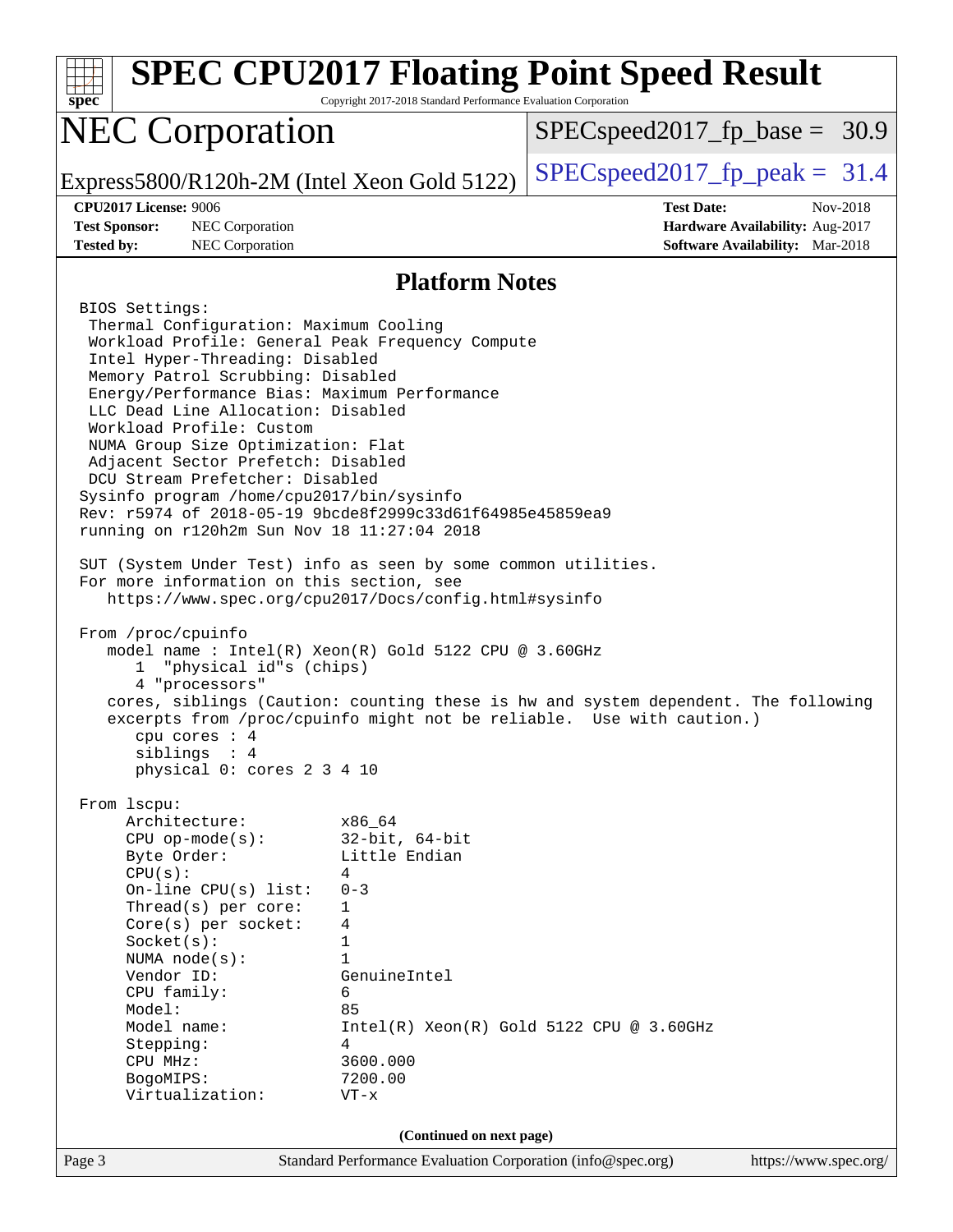| <b>SPEC CPU2017 Floating Point Speed Result</b><br>Copyright 2017-2018 Standard Performance Evaluation Corporation<br>spec <sup>®</sup>                                                                                                                                                                                                                                                                                                                                                                                                                                                                                                                                                                                                                                                                                                                                                                                                                                                                                                                                                                                                                                                                                                                                                                                                                                                                                                                                                                                                                                                                                                                                                                                                                                                                                                               |                                                                                                     |
|-------------------------------------------------------------------------------------------------------------------------------------------------------------------------------------------------------------------------------------------------------------------------------------------------------------------------------------------------------------------------------------------------------------------------------------------------------------------------------------------------------------------------------------------------------------------------------------------------------------------------------------------------------------------------------------------------------------------------------------------------------------------------------------------------------------------------------------------------------------------------------------------------------------------------------------------------------------------------------------------------------------------------------------------------------------------------------------------------------------------------------------------------------------------------------------------------------------------------------------------------------------------------------------------------------------------------------------------------------------------------------------------------------------------------------------------------------------------------------------------------------------------------------------------------------------------------------------------------------------------------------------------------------------------------------------------------------------------------------------------------------------------------------------------------------------------------------------------------------|-----------------------------------------------------------------------------------------------------|
| <b>NEC Corporation</b>                                                                                                                                                                                                                                                                                                                                                                                                                                                                                                                                                                                                                                                                                                                                                                                                                                                                                                                                                                                                                                                                                                                                                                                                                                                                                                                                                                                                                                                                                                                                                                                                                                                                                                                                                                                                                                | $SPEC speed2017_f p\_base = 30.9$                                                                   |
| Express5800/R120h-2M (Intel Xeon Gold 5122)                                                                                                                                                                                                                                                                                                                                                                                                                                                                                                                                                                                                                                                                                                                                                                                                                                                                                                                                                                                                                                                                                                                                                                                                                                                                                                                                                                                                                                                                                                                                                                                                                                                                                                                                                                                                           | $SPEC speed2017fp peak = 31.4$                                                                      |
| <b>CPU2017 License: 9006</b><br><b>Test Sponsor:</b><br>NEC Corporation<br>NEC Corporation<br><b>Tested by:</b>                                                                                                                                                                                                                                                                                                                                                                                                                                                                                                                                                                                                                                                                                                                                                                                                                                                                                                                                                                                                                                                                                                                                                                                                                                                                                                                                                                                                                                                                                                                                                                                                                                                                                                                                       | <b>Test Date:</b><br>Nov-2018<br>Hardware Availability: Aug-2017<br>Software Availability: Mar-2018 |
| <b>Platform Notes (Continued)</b>                                                                                                                                                                                                                                                                                                                                                                                                                                                                                                                                                                                                                                                                                                                                                                                                                                                                                                                                                                                                                                                                                                                                                                                                                                                                                                                                                                                                                                                                                                                                                                                                                                                                                                                                                                                                                     |                                                                                                     |
| $L1d$ cache:<br>32K<br>$L1i$ cache:<br>32K<br>L2 cache:<br>1024K<br>$L3$ cache:<br>16896K<br>NUMA node0 CPU(s):<br>$0 - 3$<br>Flags:<br>pat pse36 clflush dts acpi mmx fxsr sse sse2 ss ht tm pbe syscall nx pdpelgb rdtscp<br>lm constant_tsc art arch_perfmon pebs bts rep_good nopl xtopology nonstop_tsc<br>aperfmperf eagerfpu pni pclmulqdq dtes64 monitor ds_cpl vmx smx est tm2 ssse3 fma<br>cx16 xtpr pdcm pcid dca sse4_1 sse4_2 x2apic movbe popcnt tsc_deadline_timer aes<br>xsave avx f16c rdrand lahf_lm abm 3dnowprefetch epb cat_13 cdp_13 invpcid_single<br>intel_pt spec_ctrl ibpb_support tpr_shadow vnmi flexpriority ept vpid fsgsbase<br>tsc_adjust bmil hle avx2 smep bmi2 erms invpcid rtm cqm mpx rdt_a avx512f avx512dq<br>rdseed adx smap clflushopt clwb avx512cd avx512bw avx512vl xsaveopt xsavec xgetbvl<br>cqm_llc cqm_occup_llc cqm_mbm_total cqm_mbm_local dtherm ida arat pln pts<br>/proc/cpuinfo cache data<br>cache size : 16896 KB<br>From numactl --hardware WARNING: a numactl 'node' might or might not correspond to a<br>physical chip.<br>available: 1 nodes (0)<br>node 0 cpus: 0 1 2 3<br>node 0 size: 196268 MB<br>node 0 free: 191528 MB<br>node distances:<br>node<br>O<br>0 :<br>10<br>From /proc/meminfo<br>MemTotal:<br>197752804 kB<br>HugePages_Total:<br>0<br>Hugepagesize:<br>2048 kB<br>From /etc/*release* /etc/*version*<br>os-release:<br>NAME="Red Hat Enterprise Linux Server"<br>VERSION="7.4 (Maipo)"<br>ID="rhel"<br>ID_LIKE="fedora"<br>VARIANT="Server"<br>VARIANT_ID="server"<br>VERSION_ID="7.4"<br>PRETTY_NAME="Red Hat Enterprise Linux Server 7.4 (Maipo)"<br>redhat-release: Red Hat Enterprise Linux Server release 7.4 (Maipo)<br>system-release: Red Hat Enterprise Linux Server release 7.4 (Maipo)<br>system-release-cpe: cpe:/o:redhat:enterprise_linux:7.4:ga:server | fpu vme de pse tsc msr pae mce cx8 apic sep mtrr pge mca cmov                                       |
| (Continued on next page)                                                                                                                                                                                                                                                                                                                                                                                                                                                                                                                                                                                                                                                                                                                                                                                                                                                                                                                                                                                                                                                                                                                                                                                                                                                                                                                                                                                                                                                                                                                                                                                                                                                                                                                                                                                                                              |                                                                                                     |
| Page 4<br>Standard Performance Evaluation Corporation (info@spec.org)                                                                                                                                                                                                                                                                                                                                                                                                                                                                                                                                                                                                                                                                                                                                                                                                                                                                                                                                                                                                                                                                                                                                                                                                                                                                                                                                                                                                                                                                                                                                                                                                                                                                                                                                                                                 | https://www.spec.org/                                                                               |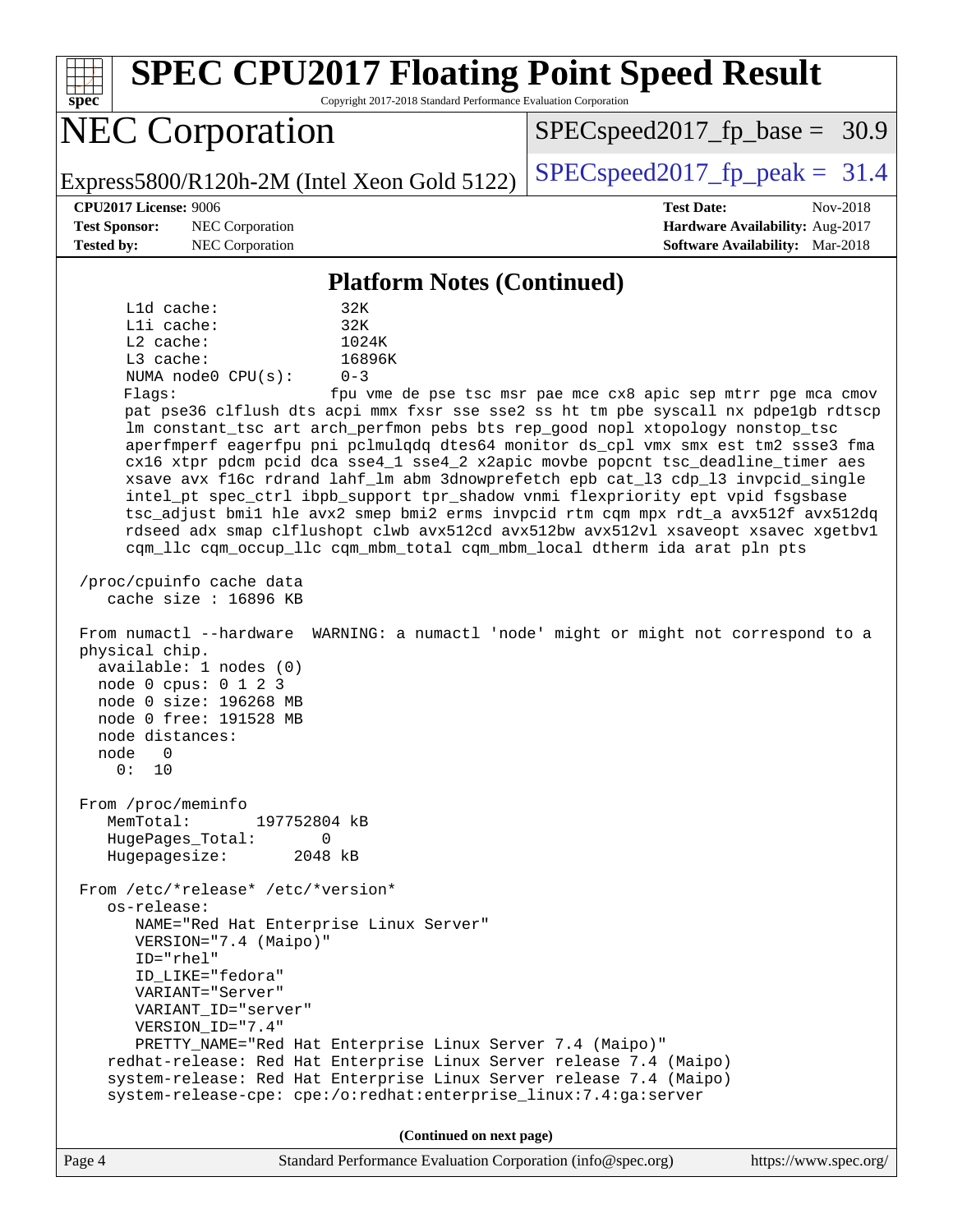| $spec^*$                                                                  | <b>SPEC CPU2017 Floating Point Speed Result</b><br>Copyright 2017-2018 Standard Performance Evaluation Corporation                                                                                                                                                                                                                                                                                                                                                                                                                                                                                                                                                                                                                                                                         |                                                                                                                                                                               |
|---------------------------------------------------------------------------|--------------------------------------------------------------------------------------------------------------------------------------------------------------------------------------------------------------------------------------------------------------------------------------------------------------------------------------------------------------------------------------------------------------------------------------------------------------------------------------------------------------------------------------------------------------------------------------------------------------------------------------------------------------------------------------------------------------------------------------------------------------------------------------------|-------------------------------------------------------------------------------------------------------------------------------------------------------------------------------|
|                                                                           | <b>NEC Corporation</b>                                                                                                                                                                                                                                                                                                                                                                                                                                                                                                                                                                                                                                                                                                                                                                     | $SPEC speed2017_f p\_base = 30.9$                                                                                                                                             |
|                                                                           | Express5800/R120h-2M (Intel Xeon Gold 5122)                                                                                                                                                                                                                                                                                                                                                                                                                                                                                                                                                                                                                                                                                                                                                | $SPEC speed2017_fp_peak = 31.4$                                                                                                                                               |
| <b>CPU2017 License: 9006</b><br><b>Test Sponsor:</b><br><b>Tested by:</b> | NEC Corporation<br>NEC Corporation                                                                                                                                                                                                                                                                                                                                                                                                                                                                                                                                                                                                                                                                                                                                                         | <b>Test Date:</b><br>Nov-2018<br>Hardware Availability: Aug-2017<br><b>Software Availability:</b> Mar-2018                                                                    |
|                                                                           | <b>Platform Notes (Continued)</b>                                                                                                                                                                                                                                                                                                                                                                                                                                                                                                                                                                                                                                                                                                                                                          |                                                                                                                                                                               |
| uname $-a$ :<br>Filesystem<br>/dev/sda3<br>Memory:                        | x86_64 x86_64 GNU/Linux<br>Kernel self-reported vulnerability status:<br>CVE-2017-5754 (Meltdown):<br>Mitigation: PTI<br>CVE-2017-5753 (Spectre variant 1): Mitigation: Load fences<br>CVE-2017-5715 (Spectre variant 2): Mitigation: IBRS (kernel)<br>run-level 3 Nov 18 11:21<br>SPEC is set to: /home/cpu2017<br>Type Size Used Avail Use% Mounted on<br>ext4 909G 384G 479G 45% /<br>this section. The 'dmidecode' program reads system data which is "intended to allow<br>hardware to be accurately determined", but the intent may not be met, as there are<br>frequent changes to hardware, firmware, and the "DMTF SMBIOS" standard.<br>BIOS NEC U30 02/15/2018<br>12x UNKNOWN NOT AVAILABLE<br>12x UNKNOWN NOT AVAILABLE 16 GB 2 rank 2666<br>(End of data from sysinfo program) | Linux r120h2m 3.10.0-693.21.1.el7.x86_64 #1 SMP Fri Feb 23 18:54:16 UTC 2018 x86_64<br>Additional information from dmidecode follows. WARNING: Use caution when you interpret |
|                                                                           | <b>Compiler Version Notes</b>                                                                                                                                                                                                                                                                                                                                                                                                                                                                                                                                                                                                                                                                                                                                                              |                                                                                                                                                                               |
|                                                                           | CC 619.1bm_s(base) 638.imagick_s(base, peak) 644.nab_s(base, peak)<br>--------------------------------------                                                                                                                                                                                                                                                                                                                                                                                                                                                                                                                                                                                                                                                                               |                                                                                                                                                                               |
|                                                                           | icc (ICC) 18.0.2 20180210<br>Copyright (C) 1985-2018 Intel Corporation. All rights reserved.                                                                                                                                                                                                                                                                                                                                                                                                                                                                                                                                                                                                                                                                                               |                                                                                                                                                                               |
| $CC$ $619.1bm_s(peak)$                                                    | icc (ICC) 18.0.2 20180210                                                                                                                                                                                                                                                                                                                                                                                                                                                                                                                                                                                                                                                                                                                                                                  |                                                                                                                                                                               |
|                                                                           | Copyright (C) 1985-2018 Intel Corporation. All rights reserved.                                                                                                                                                                                                                                                                                                                                                                                                                                                                                                                                                                                                                                                                                                                            |                                                                                                                                                                               |
| FC.                                                                       | 607.cactuBSSN_s(base, peak)                                                                                                                                                                                                                                                                                                                                                                                                                                                                                                                                                                                                                                                                                                                                                                |                                                                                                                                                                               |
|                                                                           | (Continued on next page)                                                                                                                                                                                                                                                                                                                                                                                                                                                                                                                                                                                                                                                                                                                                                                   |                                                                                                                                                                               |

Page 5 Standard Performance Evaluation Corporation [\(info@spec.org\)](mailto:info@spec.org) <https://www.spec.org/>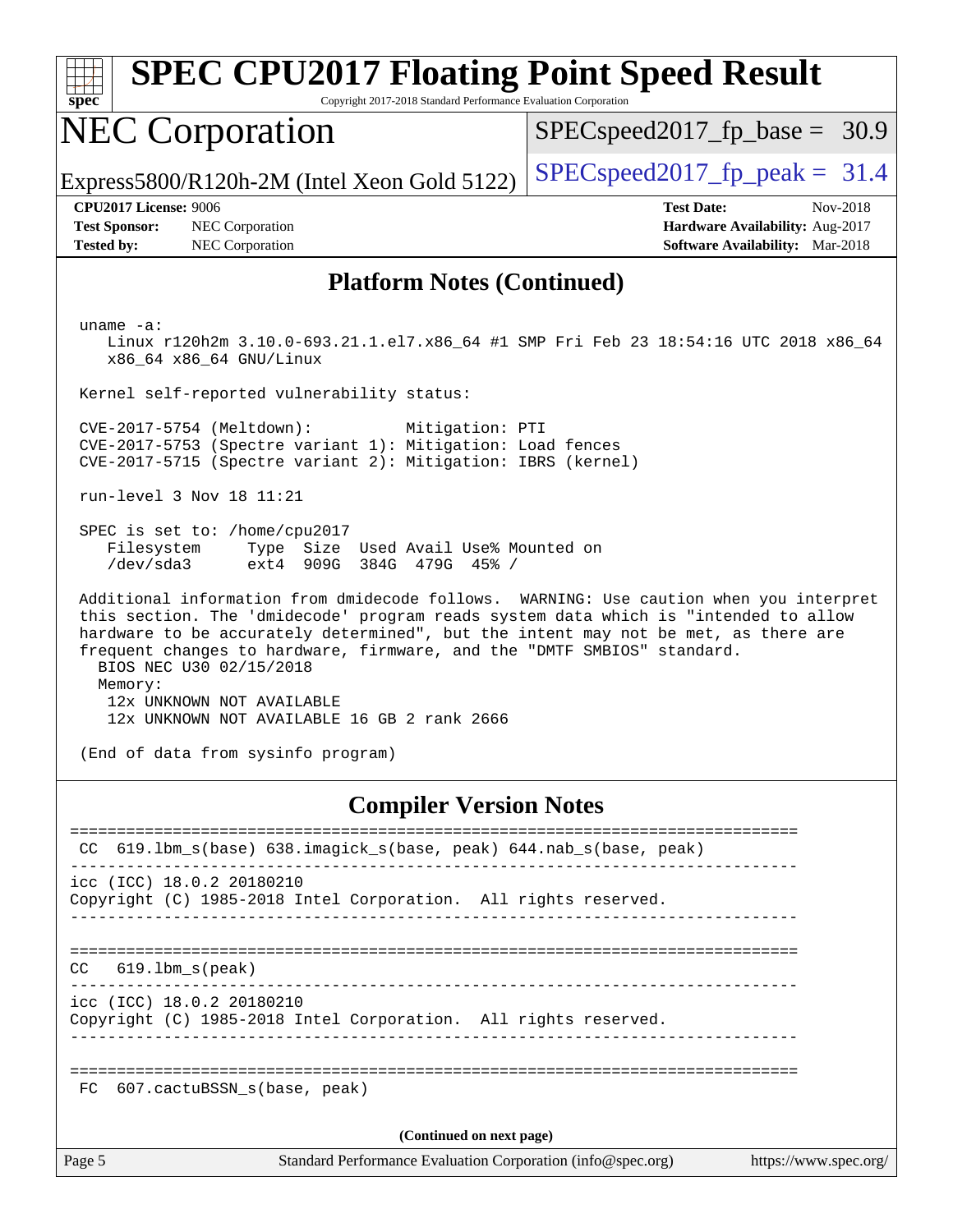| s | Dе | U |  |
|---|----|---|--|

# **[SPEC CPU2017 Floating Point Speed Result](http://www.spec.org/auto/cpu2017/Docs/result-fields.html#SPECCPU2017FloatingPointSpeedResult)**

Copyright 2017-2018 Standard Performance Evaluation Corporation

## NEC Corporation

[SPECspeed2017\\_fp\\_base =](http://www.spec.org/auto/cpu2017/Docs/result-fields.html#SPECspeed2017fpbase) 30.9

Express5800/R120h-2M (Intel Xeon Gold 5122)  $\left|$  [SPECspeed2017\\_fp\\_peak =](http://www.spec.org/auto/cpu2017/Docs/result-fields.html#SPECspeed2017fppeak) 31.4

**[CPU2017 License:](http://www.spec.org/auto/cpu2017/Docs/result-fields.html#CPU2017License)** 9006 **[Test Date:](http://www.spec.org/auto/cpu2017/Docs/result-fields.html#TestDate)** Nov-2018 **[Test Sponsor:](http://www.spec.org/auto/cpu2017/Docs/result-fields.html#TestSponsor)** NEC Corporation **[Hardware Availability:](http://www.spec.org/auto/cpu2017/Docs/result-fields.html#HardwareAvailability)** Aug-2017 **[Tested by:](http://www.spec.org/auto/cpu2017/Docs/result-fields.html#Testedby)** NEC Corporation **[Software Availability:](http://www.spec.org/auto/cpu2017/Docs/result-fields.html#SoftwareAvailability)** Mar-2018

#### **[Compiler Version Notes \(Continued\)](http://www.spec.org/auto/cpu2017/Docs/result-fields.html#CompilerVersionNotes)**

| icpc (ICC) 18.0.2 20180210<br>Copyright (C) 1985-2018 Intel Corporation. All rights reserved.<br>icc (ICC) 18.0.2 20180210    |  |                                                                    |  |  |
|-------------------------------------------------------------------------------------------------------------------------------|--|--------------------------------------------------------------------|--|--|
| Copyright (C) 1985-2018 Intel Corporation. All rights reserved.<br>ifort (IFORT) 18.0.2 20180210                              |  |                                                                    |  |  |
| Copyright (C) 1985-2018 Intel Corporation. All rights reserved.                                                               |  |                                                                    |  |  |
|                                                                                                                               |  |                                                                    |  |  |
|                                                                                                                               |  | FC 603.bwaves_s(base) 649.fotonik3d_s(base) 654.roms_s(base, peak) |  |  |
| ifort (IFORT) 18.0.2 20180210<br>Copyright (C) 1985-2018 Intel Corporation. All rights reserved.                              |  |                                                                    |  |  |
|                                                                                                                               |  |                                                                    |  |  |
| FC                                                                                                                            |  | 603.bwaves_s(peak) 649.fotonik3d_s(peak)                           |  |  |
| ifort (IFORT) 18.0.2 20180210<br>Copyright (C) 1985-2018 Intel Corporation. All rights reserved.                              |  |                                                                    |  |  |
|                                                                                                                               |  |                                                                    |  |  |
|                                                                                                                               |  | CC 621.wrf_s(base) 627.cam4_s(base, peak) 628.pop2_s(base)         |  |  |
| ifort (IFORT) 18.0.2 20180210<br>Copyright (C) 1985-2018 Intel Corporation. All rights reserved.<br>icc (ICC) 18.0.2 20180210 |  |                                                                    |  |  |
| Copyright (C) 1985-2018 Intel Corporation. All rights reserved.                                                               |  |                                                                    |  |  |
|                                                                                                                               |  |                                                                    |  |  |
| $CC$ 621.wrf_s(peak) 628.pop2_s(peak)                                                                                         |  |                                                                    |  |  |
| ifort (IFORT) 18.0.2 20180210<br>Copyright (C) 1985-2018 Intel Corporation. All rights reserved.<br>icc (ICC) 18.0.2 20180210 |  |                                                                    |  |  |
| Copyright (C) 1985-2018 Intel Corporation. All rights reserved.                                                               |  |                                                                    |  |  |
|                                                                                                                               |  |                                                                    |  |  |
|                                                                                                                               |  | <b>Base Compiler Invocation</b>                                    |  |  |

[C benchmarks](http://www.spec.org/auto/cpu2017/Docs/result-fields.html#Cbenchmarks):

[icc -m64 -std=c11](http://www.spec.org/cpu2017/results/res2018q4/cpu2017-20181126-09845.flags.html#user_CCbase_intel_icc_64bit_c11_33ee0cdaae7deeeab2a9725423ba97205ce30f63b9926c2519791662299b76a0318f32ddfffdc46587804de3178b4f9328c46fa7c2b0cd779d7a61945c91cd35)

**(Continued on next page)**

Page 6 Standard Performance Evaluation Corporation [\(info@spec.org\)](mailto:info@spec.org) <https://www.spec.org/>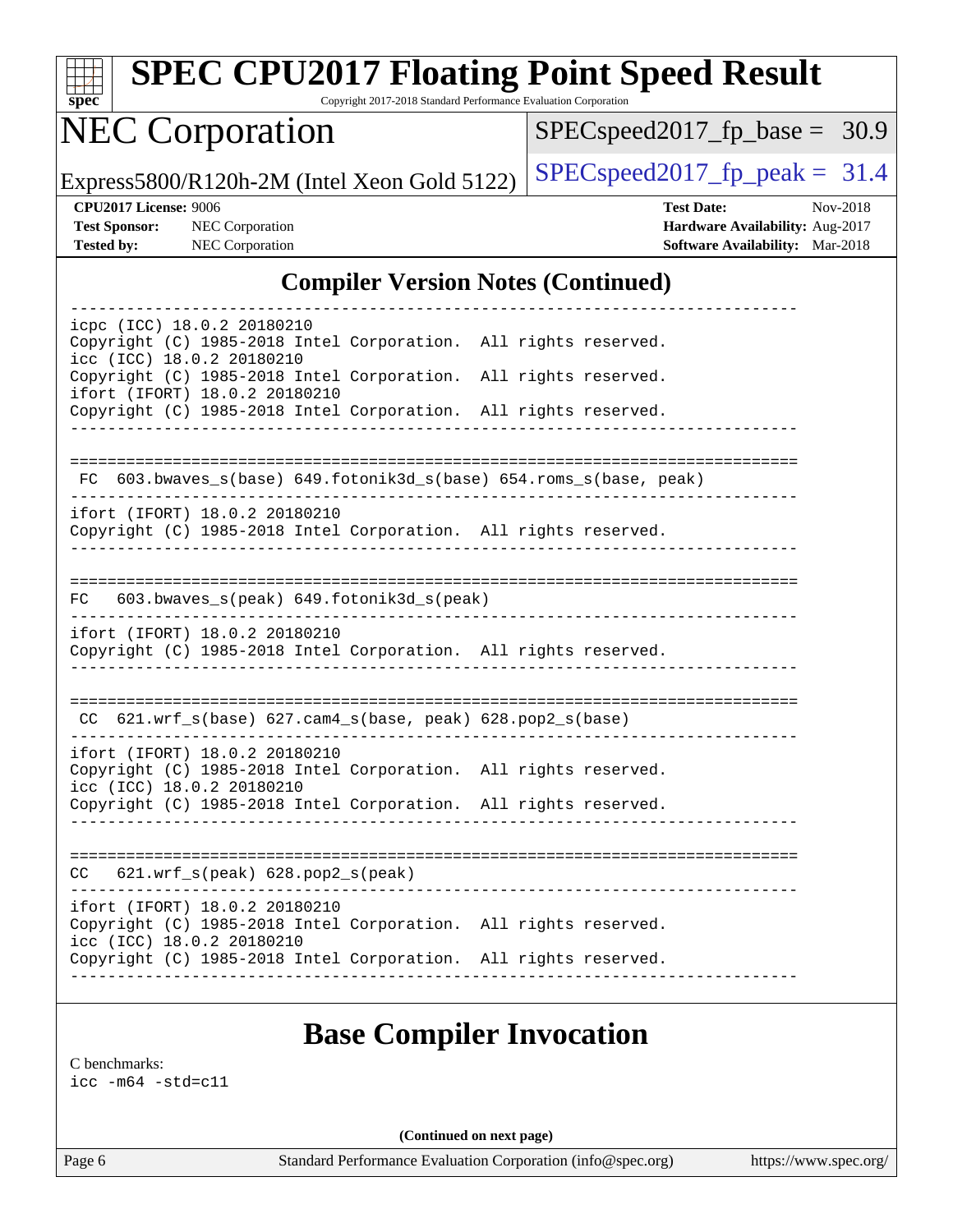

# **[SPEC CPU2017 Floating Point Speed Result](http://www.spec.org/auto/cpu2017/Docs/result-fields.html#SPECCPU2017FloatingPointSpeedResult)**

Copyright 2017-2018 Standard Performance Evaluation Corporation

## NEC Corporation

 $SPECspeed2017_fp\_base = 30.9$ 

Express5800/R120h-2M (Intel Xeon Gold 5122)  $\left|$  [SPECspeed2017\\_fp\\_peak =](http://www.spec.org/auto/cpu2017/Docs/result-fields.html#SPECspeed2017fppeak) 31.4

**[Test Sponsor:](http://www.spec.org/auto/cpu2017/Docs/result-fields.html#TestSponsor)** NEC Corporation **[Hardware Availability:](http://www.spec.org/auto/cpu2017/Docs/result-fields.html#HardwareAvailability)** Aug-2017 **[Tested by:](http://www.spec.org/auto/cpu2017/Docs/result-fields.html#Testedby)** NEC Corporation **[Software Availability:](http://www.spec.org/auto/cpu2017/Docs/result-fields.html#SoftwareAvailability)** Mar-2018

**[CPU2017 License:](http://www.spec.org/auto/cpu2017/Docs/result-fields.html#CPU2017License)** 9006 **[Test Date:](http://www.spec.org/auto/cpu2017/Docs/result-fields.html#TestDate)** Nov-2018

## **[Base Compiler Invocation \(Continued\)](http://www.spec.org/auto/cpu2017/Docs/result-fields.html#BaseCompilerInvocation)**

[Fortran benchmarks](http://www.spec.org/auto/cpu2017/Docs/result-fields.html#Fortranbenchmarks): [ifort -m64](http://www.spec.org/cpu2017/results/res2018q4/cpu2017-20181126-09845.flags.html#user_FCbase_intel_ifort_64bit_24f2bb282fbaeffd6157abe4f878425411749daecae9a33200eee2bee2fe76f3b89351d69a8130dd5949958ce389cf37ff59a95e7a40d588e8d3a57e0c3fd751)

[Benchmarks using both Fortran and C](http://www.spec.org/auto/cpu2017/Docs/result-fields.html#BenchmarksusingbothFortranandC): [ifort -m64](http://www.spec.org/cpu2017/results/res2018q4/cpu2017-20181126-09845.flags.html#user_CC_FCbase_intel_ifort_64bit_24f2bb282fbaeffd6157abe4f878425411749daecae9a33200eee2bee2fe76f3b89351d69a8130dd5949958ce389cf37ff59a95e7a40d588e8d3a57e0c3fd751) [icc -m64 -std=c11](http://www.spec.org/cpu2017/results/res2018q4/cpu2017-20181126-09845.flags.html#user_CC_FCbase_intel_icc_64bit_c11_33ee0cdaae7deeeab2a9725423ba97205ce30f63b9926c2519791662299b76a0318f32ddfffdc46587804de3178b4f9328c46fa7c2b0cd779d7a61945c91cd35)

[Benchmarks using Fortran, C, and C++:](http://www.spec.org/auto/cpu2017/Docs/result-fields.html#BenchmarksusingFortranCandCXX) [icpc -m64](http://www.spec.org/cpu2017/results/res2018q4/cpu2017-20181126-09845.flags.html#user_CC_CXX_FCbase_intel_icpc_64bit_4ecb2543ae3f1412ef961e0650ca070fec7b7afdcd6ed48761b84423119d1bf6bdf5cad15b44d48e7256388bc77273b966e5eb805aefd121eb22e9299b2ec9d9) [icc -m64 -std=c11](http://www.spec.org/cpu2017/results/res2018q4/cpu2017-20181126-09845.flags.html#user_CC_CXX_FCbase_intel_icc_64bit_c11_33ee0cdaae7deeeab2a9725423ba97205ce30f63b9926c2519791662299b76a0318f32ddfffdc46587804de3178b4f9328c46fa7c2b0cd779d7a61945c91cd35) [ifort -m64](http://www.spec.org/cpu2017/results/res2018q4/cpu2017-20181126-09845.flags.html#user_CC_CXX_FCbase_intel_ifort_64bit_24f2bb282fbaeffd6157abe4f878425411749daecae9a33200eee2bee2fe76f3b89351d69a8130dd5949958ce389cf37ff59a95e7a40d588e8d3a57e0c3fd751)

#### **[Base Portability Flags](http://www.spec.org/auto/cpu2017/Docs/result-fields.html#BasePortabilityFlags)**

 603.bwaves\_s: [-DSPEC\\_LP64](http://www.spec.org/cpu2017/results/res2018q4/cpu2017-20181126-09845.flags.html#suite_basePORTABILITY603_bwaves_s_DSPEC_LP64) 607.cactuBSSN\_s: [-DSPEC\\_LP64](http://www.spec.org/cpu2017/results/res2018q4/cpu2017-20181126-09845.flags.html#suite_basePORTABILITY607_cactuBSSN_s_DSPEC_LP64) 619.lbm\_s: [-DSPEC\\_LP64](http://www.spec.org/cpu2017/results/res2018q4/cpu2017-20181126-09845.flags.html#suite_basePORTABILITY619_lbm_s_DSPEC_LP64) 621.wrf\_s: [-DSPEC\\_LP64](http://www.spec.org/cpu2017/results/res2018q4/cpu2017-20181126-09845.flags.html#suite_basePORTABILITY621_wrf_s_DSPEC_LP64) [-DSPEC\\_CASE\\_FLAG](http://www.spec.org/cpu2017/results/res2018q4/cpu2017-20181126-09845.flags.html#b621.wrf_s_baseCPORTABILITY_DSPEC_CASE_FLAG) [-convert big\\_endian](http://www.spec.org/cpu2017/results/res2018q4/cpu2017-20181126-09845.flags.html#user_baseFPORTABILITY621_wrf_s_convert_big_endian_c3194028bc08c63ac5d04de18c48ce6d347e4e562e8892b8bdbdc0214820426deb8554edfa529a3fb25a586e65a3d812c835984020483e7e73212c4d31a38223) 627.cam4\_s: [-DSPEC\\_LP64](http://www.spec.org/cpu2017/results/res2018q4/cpu2017-20181126-09845.flags.html#suite_basePORTABILITY627_cam4_s_DSPEC_LP64) [-DSPEC\\_CASE\\_FLAG](http://www.spec.org/cpu2017/results/res2018q4/cpu2017-20181126-09845.flags.html#b627.cam4_s_baseCPORTABILITY_DSPEC_CASE_FLAG) 628.pop2\_s: [-DSPEC\\_LP64](http://www.spec.org/cpu2017/results/res2018q4/cpu2017-20181126-09845.flags.html#suite_basePORTABILITY628_pop2_s_DSPEC_LP64) [-DSPEC\\_CASE\\_FLAG](http://www.spec.org/cpu2017/results/res2018q4/cpu2017-20181126-09845.flags.html#b628.pop2_s_baseCPORTABILITY_DSPEC_CASE_FLAG) [-convert big\\_endian](http://www.spec.org/cpu2017/results/res2018q4/cpu2017-20181126-09845.flags.html#user_baseFPORTABILITY628_pop2_s_convert_big_endian_c3194028bc08c63ac5d04de18c48ce6d347e4e562e8892b8bdbdc0214820426deb8554edfa529a3fb25a586e65a3d812c835984020483e7e73212c4d31a38223) [-assume byterecl](http://www.spec.org/cpu2017/results/res2018q4/cpu2017-20181126-09845.flags.html#user_baseFPORTABILITY628_pop2_s_assume_byterecl_7e47d18b9513cf18525430bbf0f2177aa9bf368bc7a059c09b2c06a34b53bd3447c950d3f8d6c70e3faf3a05c8557d66a5798b567902e8849adc142926523472) 638.imagick\_s: [-DSPEC\\_LP64](http://www.spec.org/cpu2017/results/res2018q4/cpu2017-20181126-09845.flags.html#suite_basePORTABILITY638_imagick_s_DSPEC_LP64) 644.nab\_s: [-DSPEC\\_LP64](http://www.spec.org/cpu2017/results/res2018q4/cpu2017-20181126-09845.flags.html#suite_basePORTABILITY644_nab_s_DSPEC_LP64) 649.fotonik3d\_s: [-DSPEC\\_LP64](http://www.spec.org/cpu2017/results/res2018q4/cpu2017-20181126-09845.flags.html#suite_basePORTABILITY649_fotonik3d_s_DSPEC_LP64) 654.roms\_s: [-DSPEC\\_LP64](http://www.spec.org/cpu2017/results/res2018q4/cpu2017-20181126-09845.flags.html#suite_basePORTABILITY654_roms_s_DSPEC_LP64)

## **[Base Optimization Flags](http://www.spec.org/auto/cpu2017/Docs/result-fields.html#BaseOptimizationFlags)**

#### [C benchmarks](http://www.spec.org/auto/cpu2017/Docs/result-fields.html#Cbenchmarks):

[-Wl,-z,muldefs](http://www.spec.org/cpu2017/results/res2018q4/cpu2017-20181126-09845.flags.html#user_CCbase_link_force_multiple1_b4cbdb97b34bdee9ceefcfe54f4c8ea74255f0b02a4b23e853cdb0e18eb4525ac79b5a88067c842dd0ee6996c24547a27a4b99331201badda8798ef8a743f577) [-xCORE-AVX2](http://www.spec.org/cpu2017/results/res2018q4/cpu2017-20181126-09845.flags.html#user_CCbase_f-xCORE-AVX2) [-ipo](http://www.spec.org/cpu2017/results/res2018q4/cpu2017-20181126-09845.flags.html#user_CCbase_f-ipo) [-O3](http://www.spec.org/cpu2017/results/res2018q4/cpu2017-20181126-09845.flags.html#user_CCbase_f-O3) [-no-prec-div](http://www.spec.org/cpu2017/results/res2018q4/cpu2017-20181126-09845.flags.html#user_CCbase_f-no-prec-div) [-qopt-prefetch](http://www.spec.org/cpu2017/results/res2018q4/cpu2017-20181126-09845.flags.html#user_CCbase_f-qopt-prefetch) [-ffinite-math-only](http://www.spec.org/cpu2017/results/res2018q4/cpu2017-20181126-09845.flags.html#user_CCbase_f_finite_math_only_cb91587bd2077682c4b38af759c288ed7c732db004271a9512da14a4f8007909a5f1427ecbf1a0fb78ff2a814402c6114ac565ca162485bbcae155b5e4258871) [-qopt-mem-layout-trans=3](http://www.spec.org/cpu2017/results/res2018q4/cpu2017-20181126-09845.flags.html#user_CCbase_f-qopt-mem-layout-trans_de80db37974c74b1f0e20d883f0b675c88c3b01e9d123adea9b28688d64333345fb62bc4a798493513fdb68f60282f9a726aa07f478b2f7113531aecce732043) [-qopenmp](http://www.spec.org/cpu2017/results/res2018q4/cpu2017-20181126-09845.flags.html#user_CCbase_qopenmp_16be0c44f24f464004c6784a7acb94aca937f053568ce72f94b139a11c7c168634a55f6653758ddd83bcf7b8463e8028bb0b48b77bcddc6b78d5d95bb1df2967) [-DSPEC\\_OPENMP](http://www.spec.org/cpu2017/results/res2018q4/cpu2017-20181126-09845.flags.html#suite_CCbase_DSPEC_OPENMP) [-L/usr/local/je5.0.1-64/lib](http://www.spec.org/cpu2017/results/res2018q4/cpu2017-20181126-09845.flags.html#user_CCbase_jemalloc_link_path64_4b10a636b7bce113509b17f3bd0d6226c5fb2346b9178c2d0232c14f04ab830f976640479e5c33dc2bcbbdad86ecfb6634cbbd4418746f06f368b512fced5394) [-ljemalloc](http://www.spec.org/cpu2017/results/res2018q4/cpu2017-20181126-09845.flags.html#user_CCbase_jemalloc_link_lib_d1249b907c500fa1c0672f44f562e3d0f79738ae9e3c4a9c376d49f265a04b9c99b167ecedbf6711b3085be911c67ff61f150a17b3472be731631ba4d0471706)

#### [Fortran benchmarks](http://www.spec.org/auto/cpu2017/Docs/result-fields.html#Fortranbenchmarks):

[-Wl,-z,muldefs](http://www.spec.org/cpu2017/results/res2018q4/cpu2017-20181126-09845.flags.html#user_FCbase_link_force_multiple1_b4cbdb97b34bdee9ceefcfe54f4c8ea74255f0b02a4b23e853cdb0e18eb4525ac79b5a88067c842dd0ee6996c24547a27a4b99331201badda8798ef8a743f577) [-DSPEC\\_OPENMP](http://www.spec.org/cpu2017/results/res2018q4/cpu2017-20181126-09845.flags.html#suite_FCbase_DSPEC_OPENMP) [-xCORE-AVX2](http://www.spec.org/cpu2017/results/res2018q4/cpu2017-20181126-09845.flags.html#user_FCbase_f-xCORE-AVX2) [-ipo](http://www.spec.org/cpu2017/results/res2018q4/cpu2017-20181126-09845.flags.html#user_FCbase_f-ipo) [-O3](http://www.spec.org/cpu2017/results/res2018q4/cpu2017-20181126-09845.flags.html#user_FCbase_f-O3) [-no-prec-div](http://www.spec.org/cpu2017/results/res2018q4/cpu2017-20181126-09845.flags.html#user_FCbase_f-no-prec-div) [-qopt-prefetch](http://www.spec.org/cpu2017/results/res2018q4/cpu2017-20181126-09845.flags.html#user_FCbase_f-qopt-prefetch) [-ffinite-math-only](http://www.spec.org/cpu2017/results/res2018q4/cpu2017-20181126-09845.flags.html#user_FCbase_f_finite_math_only_cb91587bd2077682c4b38af759c288ed7c732db004271a9512da14a4f8007909a5f1427ecbf1a0fb78ff2a814402c6114ac565ca162485bbcae155b5e4258871) [-qopt-mem-layout-trans=3](http://www.spec.org/cpu2017/results/res2018q4/cpu2017-20181126-09845.flags.html#user_FCbase_f-qopt-mem-layout-trans_de80db37974c74b1f0e20d883f0b675c88c3b01e9d123adea9b28688d64333345fb62bc4a798493513fdb68f60282f9a726aa07f478b2f7113531aecce732043) [-qopenmp](http://www.spec.org/cpu2017/results/res2018q4/cpu2017-20181126-09845.flags.html#user_FCbase_qopenmp_16be0c44f24f464004c6784a7acb94aca937f053568ce72f94b139a11c7c168634a55f6653758ddd83bcf7b8463e8028bb0b48b77bcddc6b78d5d95bb1df2967) [-nostandard-realloc-lhs](http://www.spec.org/cpu2017/results/res2018q4/cpu2017-20181126-09845.flags.html#user_FCbase_f_2003_std_realloc_82b4557e90729c0f113870c07e44d33d6f5a304b4f63d4c15d2d0f1fab99f5daaed73bdb9275d9ae411527f28b936061aa8b9c8f2d63842963b95c9dd6426b8a) [-L/usr/local/je5.0.1-64/lib](http://www.spec.org/cpu2017/results/res2018q4/cpu2017-20181126-09845.flags.html#user_FCbase_jemalloc_link_path64_4b10a636b7bce113509b17f3bd0d6226c5fb2346b9178c2d0232c14f04ab830f976640479e5c33dc2bcbbdad86ecfb6634cbbd4418746f06f368b512fced5394) [-ljemalloc](http://www.spec.org/cpu2017/results/res2018q4/cpu2017-20181126-09845.flags.html#user_FCbase_jemalloc_link_lib_d1249b907c500fa1c0672f44f562e3d0f79738ae9e3c4a9c376d49f265a04b9c99b167ecedbf6711b3085be911c67ff61f150a17b3472be731631ba4d0471706)

#### [Benchmarks using both Fortran and C](http://www.spec.org/auto/cpu2017/Docs/result-fields.html#BenchmarksusingbothFortranandC):

[-Wl,-z,muldefs](http://www.spec.org/cpu2017/results/res2018q4/cpu2017-20181126-09845.flags.html#user_CC_FCbase_link_force_multiple1_b4cbdb97b34bdee9ceefcfe54f4c8ea74255f0b02a4b23e853cdb0e18eb4525ac79b5a88067c842dd0ee6996c24547a27a4b99331201badda8798ef8a743f577) [-xCORE-AVX2](http://www.spec.org/cpu2017/results/res2018q4/cpu2017-20181126-09845.flags.html#user_CC_FCbase_f-xCORE-AVX2) [-ipo](http://www.spec.org/cpu2017/results/res2018q4/cpu2017-20181126-09845.flags.html#user_CC_FCbase_f-ipo) [-O3](http://www.spec.org/cpu2017/results/res2018q4/cpu2017-20181126-09845.flags.html#user_CC_FCbase_f-O3) [-no-prec-div](http://www.spec.org/cpu2017/results/res2018q4/cpu2017-20181126-09845.flags.html#user_CC_FCbase_f-no-prec-div) [-qopt-prefetch](http://www.spec.org/cpu2017/results/res2018q4/cpu2017-20181126-09845.flags.html#user_CC_FCbase_f-qopt-prefetch) [-ffinite-math-only](http://www.spec.org/cpu2017/results/res2018q4/cpu2017-20181126-09845.flags.html#user_CC_FCbase_f_finite_math_only_cb91587bd2077682c4b38af759c288ed7c732db004271a9512da14a4f8007909a5f1427ecbf1a0fb78ff2a814402c6114ac565ca162485bbcae155b5e4258871) [-qopt-mem-layout-trans=3](http://www.spec.org/cpu2017/results/res2018q4/cpu2017-20181126-09845.flags.html#user_CC_FCbase_f-qopt-mem-layout-trans_de80db37974c74b1f0e20d883f0b675c88c3b01e9d123adea9b28688d64333345fb62bc4a798493513fdb68f60282f9a726aa07f478b2f7113531aecce732043) [-qopenmp](http://www.spec.org/cpu2017/results/res2018q4/cpu2017-20181126-09845.flags.html#user_CC_FCbase_qopenmp_16be0c44f24f464004c6784a7acb94aca937f053568ce72f94b139a11c7c168634a55f6653758ddd83bcf7b8463e8028bb0b48b77bcddc6b78d5d95bb1df2967) [-DSPEC\\_OPENMP](http://www.spec.org/cpu2017/results/res2018q4/cpu2017-20181126-09845.flags.html#suite_CC_FCbase_DSPEC_OPENMP) [-nostandard-realloc-lhs](http://www.spec.org/cpu2017/results/res2018q4/cpu2017-20181126-09845.flags.html#user_CC_FCbase_f_2003_std_realloc_82b4557e90729c0f113870c07e44d33d6f5a304b4f63d4c15d2d0f1fab99f5daaed73bdb9275d9ae411527f28b936061aa8b9c8f2d63842963b95c9dd6426b8a) [-L/usr/local/je5.0.1-64/lib](http://www.spec.org/cpu2017/results/res2018q4/cpu2017-20181126-09845.flags.html#user_CC_FCbase_jemalloc_link_path64_4b10a636b7bce113509b17f3bd0d6226c5fb2346b9178c2d0232c14f04ab830f976640479e5c33dc2bcbbdad86ecfb6634cbbd4418746f06f368b512fced5394) [-ljemalloc](http://www.spec.org/cpu2017/results/res2018q4/cpu2017-20181126-09845.flags.html#user_CC_FCbase_jemalloc_link_lib_d1249b907c500fa1c0672f44f562e3d0f79738ae9e3c4a9c376d49f265a04b9c99b167ecedbf6711b3085be911c67ff61f150a17b3472be731631ba4d0471706)

[Benchmarks using Fortran, C, and C++:](http://www.spec.org/auto/cpu2017/Docs/result-fields.html#BenchmarksusingFortranCandCXX) [-Wl,-z,muldefs](http://www.spec.org/cpu2017/results/res2018q4/cpu2017-20181126-09845.flags.html#user_CC_CXX_FCbase_link_force_multiple1_b4cbdb97b34bdee9ceefcfe54f4c8ea74255f0b02a4b23e853cdb0e18eb4525ac79b5a88067c842dd0ee6996c24547a27a4b99331201badda8798ef8a743f577) [-xCORE-AVX2](http://www.spec.org/cpu2017/results/res2018q4/cpu2017-20181126-09845.flags.html#user_CC_CXX_FCbase_f-xCORE-AVX2) [-ipo](http://www.spec.org/cpu2017/results/res2018q4/cpu2017-20181126-09845.flags.html#user_CC_CXX_FCbase_f-ipo) [-O3](http://www.spec.org/cpu2017/results/res2018q4/cpu2017-20181126-09845.flags.html#user_CC_CXX_FCbase_f-O3) [-no-prec-div](http://www.spec.org/cpu2017/results/res2018q4/cpu2017-20181126-09845.flags.html#user_CC_CXX_FCbase_f-no-prec-div) [-qopt-prefetch](http://www.spec.org/cpu2017/results/res2018q4/cpu2017-20181126-09845.flags.html#user_CC_CXX_FCbase_f-qopt-prefetch)

**(Continued on next page)**

| Page 7<br>Standard Performance Evaluation Corporation (info@spec.org)<br>https://www.spec.org/ |
|------------------------------------------------------------------------------------------------|
|------------------------------------------------------------------------------------------------|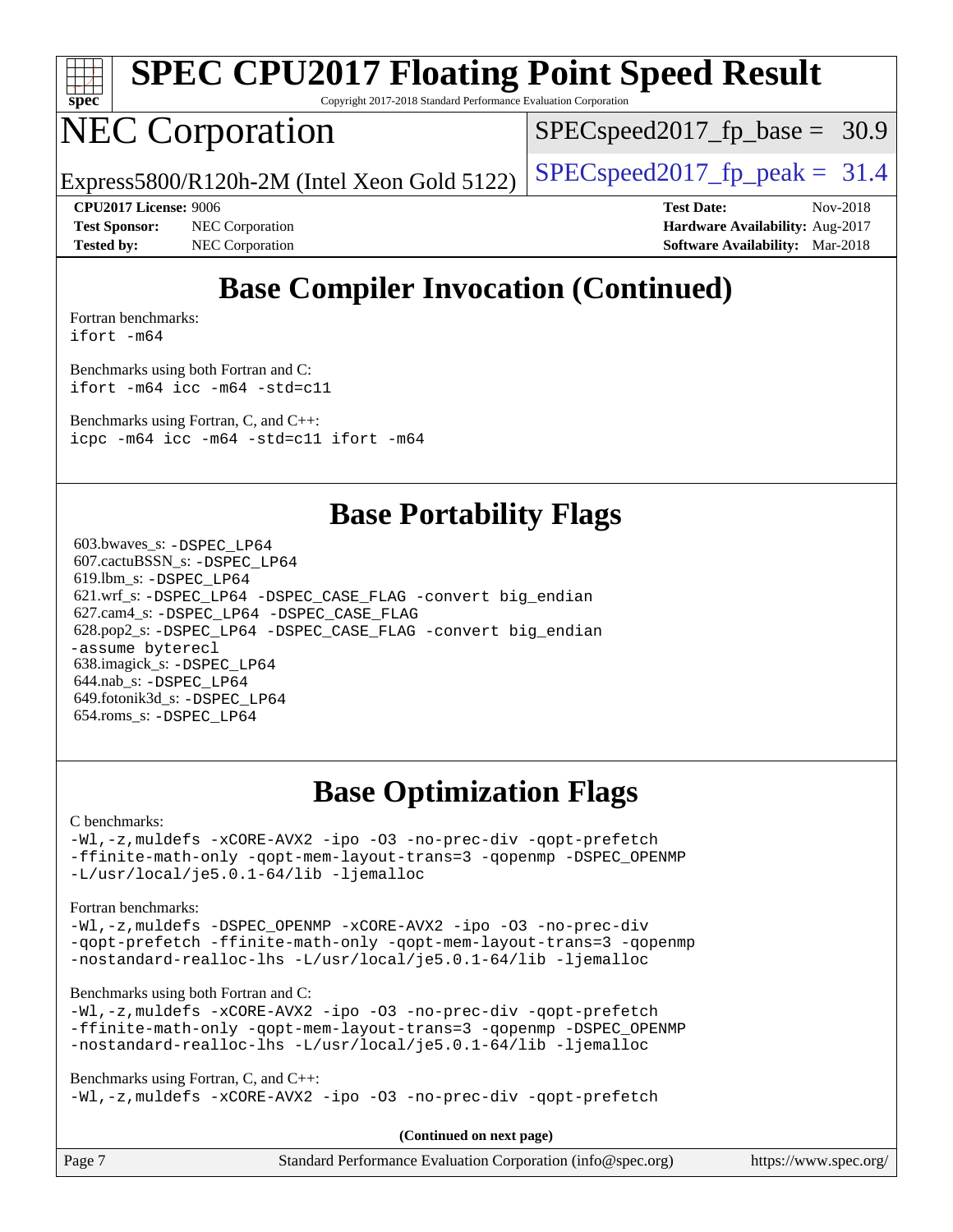

# **[SPEC CPU2017 Floating Point Speed Result](http://www.spec.org/auto/cpu2017/Docs/result-fields.html#SPECCPU2017FloatingPointSpeedResult)**

Copyright 2017-2018 Standard Performance Evaluation Corporation

## NEC Corporation

 $SPECspeed2017<sub>fp</sub> base = 30.9$ 

Express5800/R120h-2M (Intel Xeon Gold 5122) [SPECspeed2017\\_fp\\_peak =](http://www.spec.org/auto/cpu2017/Docs/result-fields.html#SPECspeed2017fppeak)  $31.4$ 

**[Test Sponsor:](http://www.spec.org/auto/cpu2017/Docs/result-fields.html#TestSponsor)** NEC Corporation **[Hardware Availability:](http://www.spec.org/auto/cpu2017/Docs/result-fields.html#HardwareAvailability)** Aug-2017 **[Tested by:](http://www.spec.org/auto/cpu2017/Docs/result-fields.html#Testedby)** NEC Corporation **[Software Availability:](http://www.spec.org/auto/cpu2017/Docs/result-fields.html#SoftwareAvailability)** Mar-2018

**[CPU2017 License:](http://www.spec.org/auto/cpu2017/Docs/result-fields.html#CPU2017License)** 9006 **[Test Date:](http://www.spec.org/auto/cpu2017/Docs/result-fields.html#TestDate)** Nov-2018

## **[Base Optimization Flags \(Continued\)](http://www.spec.org/auto/cpu2017/Docs/result-fields.html#BaseOptimizationFlags)**

[Benchmarks using Fortran, C, and C++](http://www.spec.org/auto/cpu2017/Docs/result-fields.html#BenchmarksusingFortranCandCXX) (continued):

[-ffinite-math-only](http://www.spec.org/cpu2017/results/res2018q4/cpu2017-20181126-09845.flags.html#user_CC_CXX_FCbase_f_finite_math_only_cb91587bd2077682c4b38af759c288ed7c732db004271a9512da14a4f8007909a5f1427ecbf1a0fb78ff2a814402c6114ac565ca162485bbcae155b5e4258871) [-qopt-mem-layout-trans=3](http://www.spec.org/cpu2017/results/res2018q4/cpu2017-20181126-09845.flags.html#user_CC_CXX_FCbase_f-qopt-mem-layout-trans_de80db37974c74b1f0e20d883f0b675c88c3b01e9d123adea9b28688d64333345fb62bc4a798493513fdb68f60282f9a726aa07f478b2f7113531aecce732043) [-qopenmp](http://www.spec.org/cpu2017/results/res2018q4/cpu2017-20181126-09845.flags.html#user_CC_CXX_FCbase_qopenmp_16be0c44f24f464004c6784a7acb94aca937f053568ce72f94b139a11c7c168634a55f6653758ddd83bcf7b8463e8028bb0b48b77bcddc6b78d5d95bb1df2967) [-DSPEC\\_OPENMP](http://www.spec.org/cpu2017/results/res2018q4/cpu2017-20181126-09845.flags.html#suite_CC_CXX_FCbase_DSPEC_OPENMP) [-nostandard-realloc-lhs](http://www.spec.org/cpu2017/results/res2018q4/cpu2017-20181126-09845.flags.html#user_CC_CXX_FCbase_f_2003_std_realloc_82b4557e90729c0f113870c07e44d33d6f5a304b4f63d4c15d2d0f1fab99f5daaed73bdb9275d9ae411527f28b936061aa8b9c8f2d63842963b95c9dd6426b8a) [-L/usr/local/je5.0.1-64/lib](http://www.spec.org/cpu2017/results/res2018q4/cpu2017-20181126-09845.flags.html#user_CC_CXX_FCbase_jemalloc_link_path64_4b10a636b7bce113509b17f3bd0d6226c5fb2346b9178c2d0232c14f04ab830f976640479e5c33dc2bcbbdad86ecfb6634cbbd4418746f06f368b512fced5394) [-ljemalloc](http://www.spec.org/cpu2017/results/res2018q4/cpu2017-20181126-09845.flags.html#user_CC_CXX_FCbase_jemalloc_link_lib_d1249b907c500fa1c0672f44f562e3d0f79738ae9e3c4a9c376d49f265a04b9c99b167ecedbf6711b3085be911c67ff61f150a17b3472be731631ba4d0471706)

### **[Peak Compiler Invocation](http://www.spec.org/auto/cpu2017/Docs/result-fields.html#PeakCompilerInvocation)**

[C benchmarks](http://www.spec.org/auto/cpu2017/Docs/result-fields.html#Cbenchmarks): [icc -m64 -std=c11](http://www.spec.org/cpu2017/results/res2018q4/cpu2017-20181126-09845.flags.html#user_CCpeak_intel_icc_64bit_c11_33ee0cdaae7deeeab2a9725423ba97205ce30f63b9926c2519791662299b76a0318f32ddfffdc46587804de3178b4f9328c46fa7c2b0cd779d7a61945c91cd35)

[Fortran benchmarks](http://www.spec.org/auto/cpu2017/Docs/result-fields.html#Fortranbenchmarks): [ifort -m64](http://www.spec.org/cpu2017/results/res2018q4/cpu2017-20181126-09845.flags.html#user_FCpeak_intel_ifort_64bit_24f2bb282fbaeffd6157abe4f878425411749daecae9a33200eee2bee2fe76f3b89351d69a8130dd5949958ce389cf37ff59a95e7a40d588e8d3a57e0c3fd751)

[Benchmarks using both Fortran and C](http://www.spec.org/auto/cpu2017/Docs/result-fields.html#BenchmarksusingbothFortranandC): [ifort -m64](http://www.spec.org/cpu2017/results/res2018q4/cpu2017-20181126-09845.flags.html#user_CC_FCpeak_intel_ifort_64bit_24f2bb282fbaeffd6157abe4f878425411749daecae9a33200eee2bee2fe76f3b89351d69a8130dd5949958ce389cf37ff59a95e7a40d588e8d3a57e0c3fd751) [icc -m64 -std=c11](http://www.spec.org/cpu2017/results/res2018q4/cpu2017-20181126-09845.flags.html#user_CC_FCpeak_intel_icc_64bit_c11_33ee0cdaae7deeeab2a9725423ba97205ce30f63b9926c2519791662299b76a0318f32ddfffdc46587804de3178b4f9328c46fa7c2b0cd779d7a61945c91cd35)

[Benchmarks using Fortran, C, and C++:](http://www.spec.org/auto/cpu2017/Docs/result-fields.html#BenchmarksusingFortranCandCXX) [icpc -m64](http://www.spec.org/cpu2017/results/res2018q4/cpu2017-20181126-09845.flags.html#user_CC_CXX_FCpeak_intel_icpc_64bit_4ecb2543ae3f1412ef961e0650ca070fec7b7afdcd6ed48761b84423119d1bf6bdf5cad15b44d48e7256388bc77273b966e5eb805aefd121eb22e9299b2ec9d9) [icc -m64 -std=c11](http://www.spec.org/cpu2017/results/res2018q4/cpu2017-20181126-09845.flags.html#user_CC_CXX_FCpeak_intel_icc_64bit_c11_33ee0cdaae7deeeab2a9725423ba97205ce30f63b9926c2519791662299b76a0318f32ddfffdc46587804de3178b4f9328c46fa7c2b0cd779d7a61945c91cd35) [ifort -m64](http://www.spec.org/cpu2017/results/res2018q4/cpu2017-20181126-09845.flags.html#user_CC_CXX_FCpeak_intel_ifort_64bit_24f2bb282fbaeffd6157abe4f878425411749daecae9a33200eee2bee2fe76f3b89351d69a8130dd5949958ce389cf37ff59a95e7a40d588e8d3a57e0c3fd751)

**[Peak Portability Flags](http://www.spec.org/auto/cpu2017/Docs/result-fields.html#PeakPortabilityFlags)**

Same as Base Portability Flags

### **[Peak Optimization Flags](http://www.spec.org/auto/cpu2017/Docs/result-fields.html#PeakOptimizationFlags)**

[C benchmarks](http://www.spec.org/auto/cpu2017/Docs/result-fields.html#Cbenchmarks):

 619.lbm\_s: [-prof-gen](http://www.spec.org/cpu2017/results/res2018q4/cpu2017-20181126-09845.flags.html#user_peakPASS1_CFLAGSPASS1_LDFLAGS619_lbm_s_prof_gen_5aa4926d6013ddb2a31985c654b3eb18169fc0c6952a63635c234f711e6e63dd76e94ad52365559451ec499a2cdb89e4dc58ba4c67ef54ca681ffbe1461d6b36)(pass 1) [-prof-use](http://www.spec.org/cpu2017/results/res2018q4/cpu2017-20181126-09845.flags.html#user_peakPASS2_CFLAGSPASS2_LDFLAGS619_lbm_s_prof_use_1a21ceae95f36a2b53c25747139a6c16ca95bd9def2a207b4f0849963b97e94f5260e30a0c64f4bb623698870e679ca08317ef8150905d41bd88c6f78df73f19)(pass 2) [-O2](http://www.spec.org/cpu2017/results/res2018q4/cpu2017-20181126-09845.flags.html#user_peakPASS1_COPTIMIZE619_lbm_s_f-O2) [-xCORE-AVX2](http://www.spec.org/cpu2017/results/res2018q4/cpu2017-20181126-09845.flags.html#user_peakPASS2_COPTIMIZE619_lbm_s_f-xCORE-AVX2) [-qopt-prefetch](http://www.spec.org/cpu2017/results/res2018q4/cpu2017-20181126-09845.flags.html#user_peakPASS1_COPTIMIZEPASS2_COPTIMIZE619_lbm_s_f-qopt-prefetch) [-ipo](http://www.spec.org/cpu2017/results/res2018q4/cpu2017-20181126-09845.flags.html#user_peakPASS2_COPTIMIZE619_lbm_s_f-ipo) [-O3](http://www.spec.org/cpu2017/results/res2018q4/cpu2017-20181126-09845.flags.html#user_peakPASS2_COPTIMIZE619_lbm_s_f-O3) [-ffinite-math-only](http://www.spec.org/cpu2017/results/res2018q4/cpu2017-20181126-09845.flags.html#user_peakPASS1_COPTIMIZEPASS2_COPTIMIZE619_lbm_s_f_finite_math_only_cb91587bd2077682c4b38af759c288ed7c732db004271a9512da14a4f8007909a5f1427ecbf1a0fb78ff2a814402c6114ac565ca162485bbcae155b5e4258871) [-no-prec-div](http://www.spec.org/cpu2017/results/res2018q4/cpu2017-20181126-09845.flags.html#user_peakPASS2_COPTIMIZE619_lbm_s_f-no-prec-div) [-qopt-mem-layout-trans=3](http://www.spec.org/cpu2017/results/res2018q4/cpu2017-20181126-09845.flags.html#user_peakPASS1_COPTIMIZEPASS2_COPTIMIZE619_lbm_s_f-qopt-mem-layout-trans_de80db37974c74b1f0e20d883f0b675c88c3b01e9d123adea9b28688d64333345fb62bc4a798493513fdb68f60282f9a726aa07f478b2f7113531aecce732043) [-DSPEC\\_SUPPRESS\\_OPENMP](http://www.spec.org/cpu2017/results/res2018q4/cpu2017-20181126-09845.flags.html#suite_peakPASS1_COPTIMIZE619_lbm_s_DSPEC_SUPPRESS_OPENMP) [-qopenmp](http://www.spec.org/cpu2017/results/res2018q4/cpu2017-20181126-09845.flags.html#user_peakPASS2_COPTIMIZE619_lbm_s_qopenmp_16be0c44f24f464004c6784a7acb94aca937f053568ce72f94b139a11c7c168634a55f6653758ddd83bcf7b8463e8028bb0b48b77bcddc6b78d5d95bb1df2967) [-DSPEC\\_OPENMP](http://www.spec.org/cpu2017/results/res2018q4/cpu2017-20181126-09845.flags.html#suite_peakPASS2_COPTIMIZE619_lbm_s_DSPEC_OPENMP)

 638.imagick\_s: [-xCORE-AVX2](http://www.spec.org/cpu2017/results/res2018q4/cpu2017-20181126-09845.flags.html#user_peakCOPTIMIZE638_imagick_s_f-xCORE-AVX2) [-ipo](http://www.spec.org/cpu2017/results/res2018q4/cpu2017-20181126-09845.flags.html#user_peakCOPTIMIZE638_imagick_s_f-ipo) [-O3](http://www.spec.org/cpu2017/results/res2018q4/cpu2017-20181126-09845.flags.html#user_peakCOPTIMIZE638_imagick_s_f-O3) [-no-prec-div](http://www.spec.org/cpu2017/results/res2018q4/cpu2017-20181126-09845.flags.html#user_peakCOPTIMIZE638_imagick_s_f-no-prec-div) [-qopt-prefetch](http://www.spec.org/cpu2017/results/res2018q4/cpu2017-20181126-09845.flags.html#user_peakCOPTIMIZE638_imagick_s_f-qopt-prefetch) [-ffinite-math-only](http://www.spec.org/cpu2017/results/res2018q4/cpu2017-20181126-09845.flags.html#user_peakCOPTIMIZE638_imagick_s_f_finite_math_only_cb91587bd2077682c4b38af759c288ed7c732db004271a9512da14a4f8007909a5f1427ecbf1a0fb78ff2a814402c6114ac565ca162485bbcae155b5e4258871) [-qopt-mem-layout-trans=3](http://www.spec.org/cpu2017/results/res2018q4/cpu2017-20181126-09845.flags.html#user_peakCOPTIMIZE638_imagick_s_f-qopt-mem-layout-trans_de80db37974c74b1f0e20d883f0b675c88c3b01e9d123adea9b28688d64333345fb62bc4a798493513fdb68f60282f9a726aa07f478b2f7113531aecce732043) [-qopenmp](http://www.spec.org/cpu2017/results/res2018q4/cpu2017-20181126-09845.flags.html#user_peakCOPTIMIZE638_imagick_s_qopenmp_16be0c44f24f464004c6784a7acb94aca937f053568ce72f94b139a11c7c168634a55f6653758ddd83bcf7b8463e8028bb0b48b77bcddc6b78d5d95bb1df2967) [-DSPEC\\_OPENMP](http://www.spec.org/cpu2017/results/res2018q4/cpu2017-20181126-09845.flags.html#suite_peakCOPTIMIZE638_imagick_s_DSPEC_OPENMP)

 $644$ .nab\_s: basepeak = yes

[Fortran benchmarks](http://www.spec.org/auto/cpu2017/Docs/result-fields.html#Fortranbenchmarks):

**(Continued on next page)**

Page 8 Standard Performance Evaluation Corporation [\(info@spec.org\)](mailto:info@spec.org) <https://www.spec.org/>